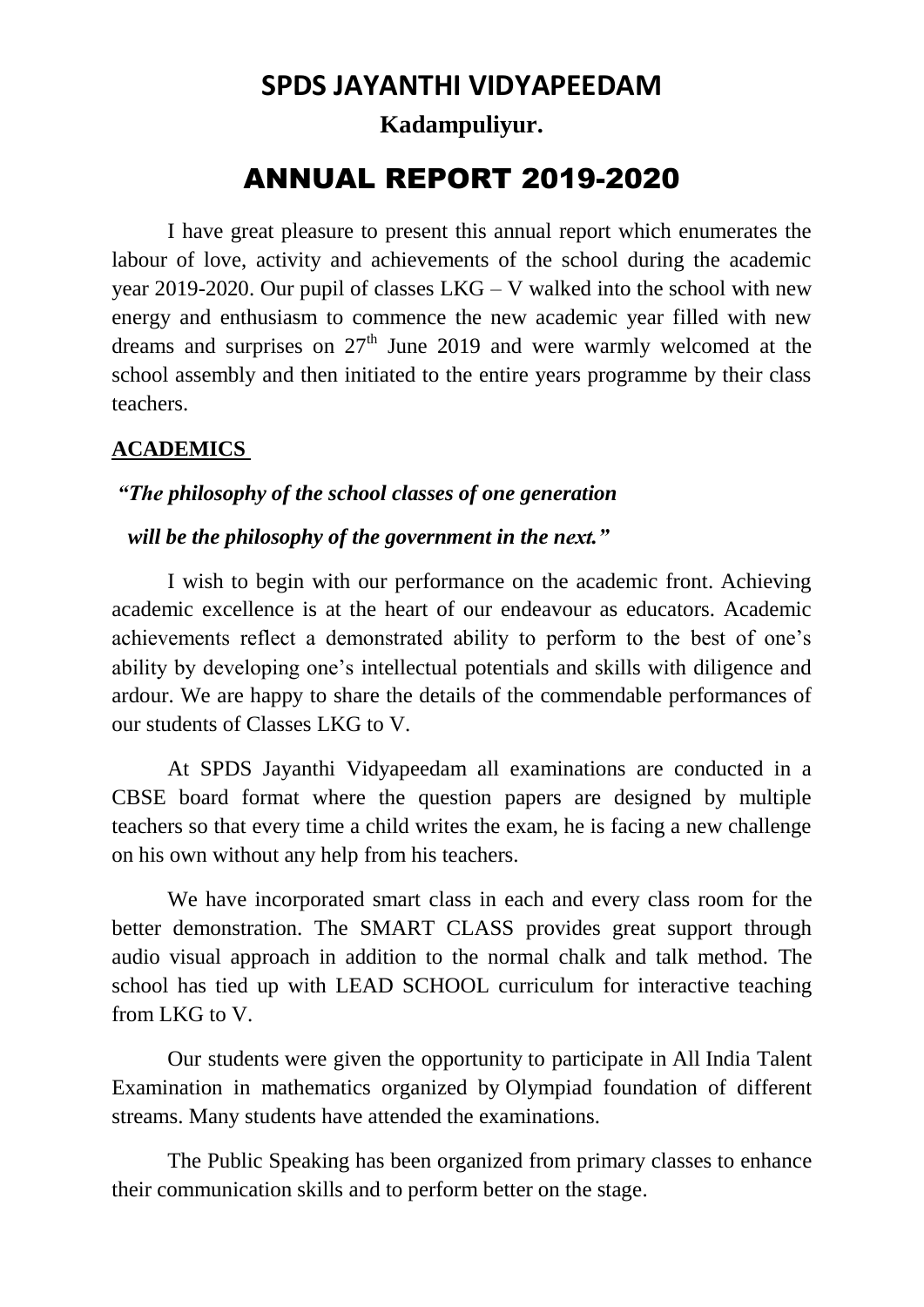A large number of projects have been implemented in the year to emphasize on the concept of learning through doing for better concept penetration.

# **PROFICIENCY – TESTS**

*"Nothing changes, until you change.*

### *Everything changes, once you change."*

Mental Ability Test for Classes I-V students were held to judge the students power of reasoning, ability to think and judge, evaluate or discriminate and the ability to visualize in the space.

The outcomes of these tests are shared by our teachers with the parents and guidance provided.

## **FRESH INITIATIVES OF THIS ACADEMIC YEAR**

- It is decided to have a water bell at 10.00am in the morning and 2.00pm in the afternoon, so that the children can improve their intake of water.
- Energizer dance is included in the morning assembly on every Friday
- Following are the awards and rewards given for the students based on their performance in the school.
	- 1. Star of the month
	- 2. Neat uniform
	- 3. Tidy class
	- 4. Homework heroes
	- 5. Best communicators in English
	- 6. Best assembly

## **SCHOOL ASSEMBLY:**

Daily Morning Prayer and assembly is one of the several important practices we have at both the campus. Each class prepares well for it with a specific theme with motivational thoughts, Thirukkural, skit, GK questions, new word in English, Tamil, and Hindi and news. The assembly ends by paying reverence to our country by singing the National anthem.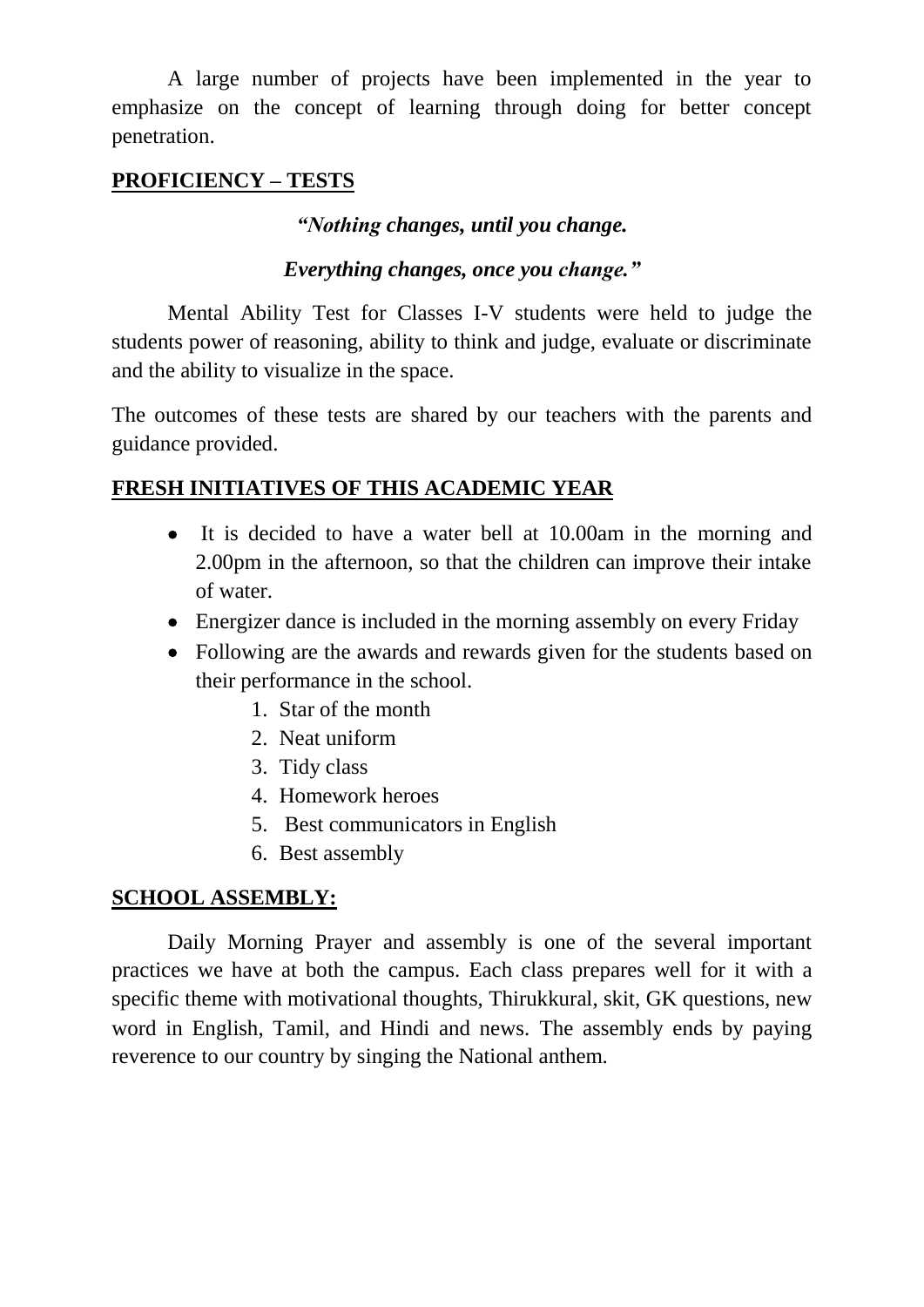### **EXPERIMENTAL LEARNING THROUGH CLUB ACTIVITIES:**

We believe that extracurricular activities greatly enrich the school experience of our students. The students can gain skills that may develop into lifelong leisure pursuits through various clubs like,

- 1. Literary club
- 2. Science club
- 3. Heritage club
- 4. Math club
- 5. Health and wellness club

The students meet together weekly to plan and execute various activities pertaining to their clubs.

## **INVESTITURE CEREMONY:**

Our school office bearers were officially sworn in a very impressive investiture ceremony. The school cabinet was led by our Head Boy Master. Krishnamoorthy and Head girl Miss. Dhanushka.

# **SCHOOL HOUSES**

# *"Strength does not come from physical capacity, it comes from unity."*

The students of the school are divided into four different houses, Agni, Aryabhatta, Chandrayaan and Kalpana. Each House is managed by Teachers and Students as a House Captain, House Vice-Captain and House Prefects. The House on duty performs its duty of conducting the day-to-day activities, competitions in systematic and disciplined manner.

## **FIELD TRIP:**

## *"ALL work and NO play make a dull boy."*

A field trip for the students of Pre – Primary was arranged by our school. The Pre-Primary students were taken to the post office and police station to know the functioning and importance of them.

Primary students were taken to Pudhucheery to visit rock beach, Rajnivas- Governor Office and Science Museum- APJ Abdul kalam Science Museum. In Governor Office they met the living role model Lieutenant Governor Dr.Kiran Pedi.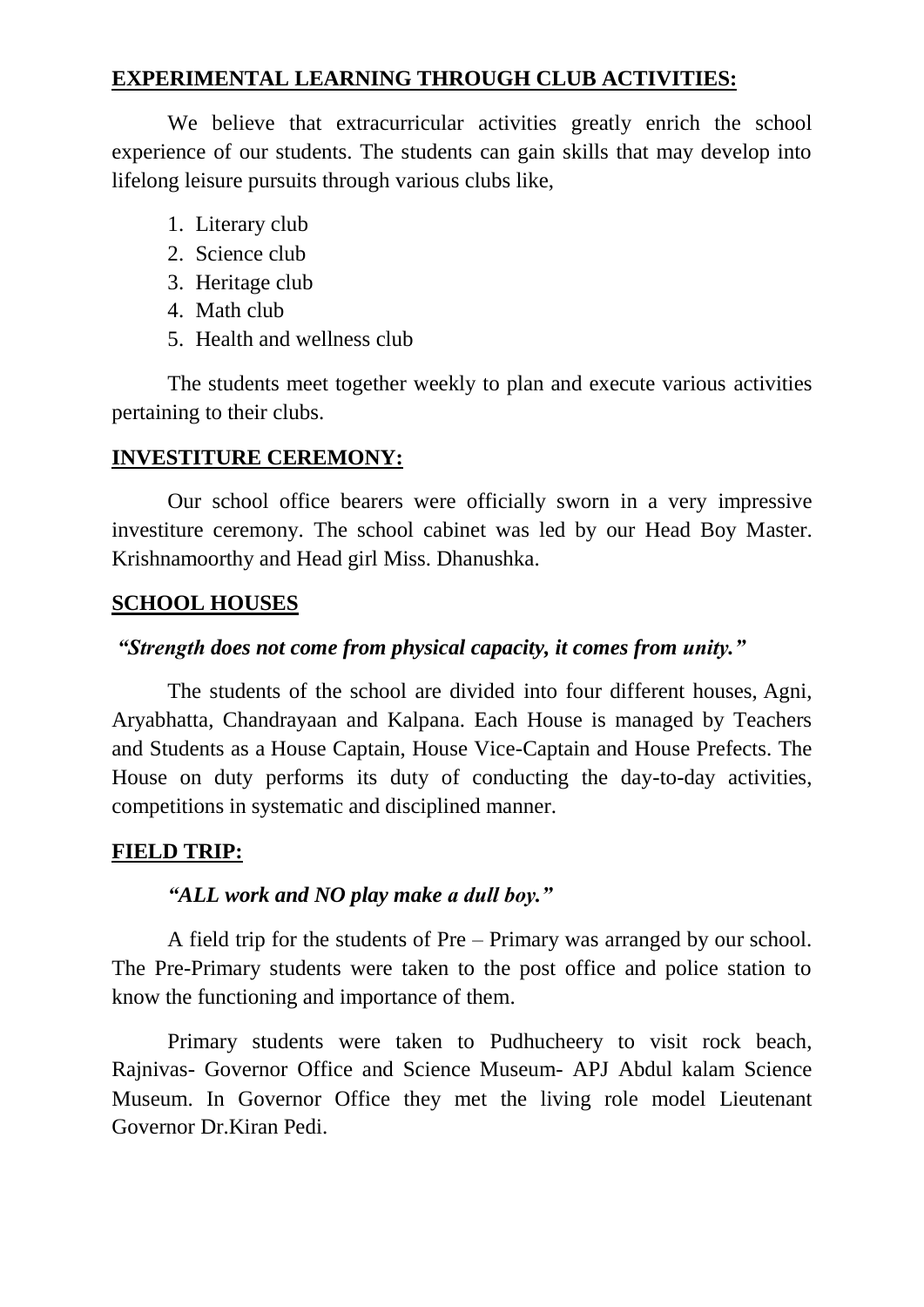#### **SPORTS AND GAMES:**

*"Be a great champion,*

*You must believe you are the best.*

*If you are not, keep on trying."*

Sports competitions inculcate the spirit of positive challenges & sportsmanship among the students and prepare them for the life ahead. Sports, Games and Physical Fitness occupy a place of importance in our curriculum. Our students actively participated in different sports competitions and won medals, certificates and trophies.

#### **STUDENTS LED CONFERRENCE:**

#### *"A person who never makes a mistake never tries anything new."*

To ensure that our students are well equipped with knowledge to face any challenge, we have focused sessions on Phonics, storytelling, Science experiments and Math concepts.

#### **TEACHERS INSERVICE TRAINING & WORKSHOPS**

*"Live as if you were to die tomorrow,*

#### *Learn as if you were to live forever."*

In keeping with the school's policy of continuous up gradation of knowledge and skills, our teachers attended various workshops and seminars organized by the school and others so as to improve their academic transaction skills and to update their capabilities.

#### **CELEBRATION AND IMPORTANT DAYS:**

Days of national and international importance like International Yoga day, Teacher's Day, Children's Day and Independence Day were celebrated on the occasions to promote secularism, unity and harmony to spread the message of peace and universal brotherhood.

Festivals of religious importance like Sree Krishna Jayanthi, Diwali, Bakrid, Navaratri, Christmas, Ganesh Chathurthi and Pongal were celebrated with all cheers and Dr.A.P.J.Abdul Kalam's birthday and Perumthalaivar Kamarajar's birthday had its patriotic fervour.